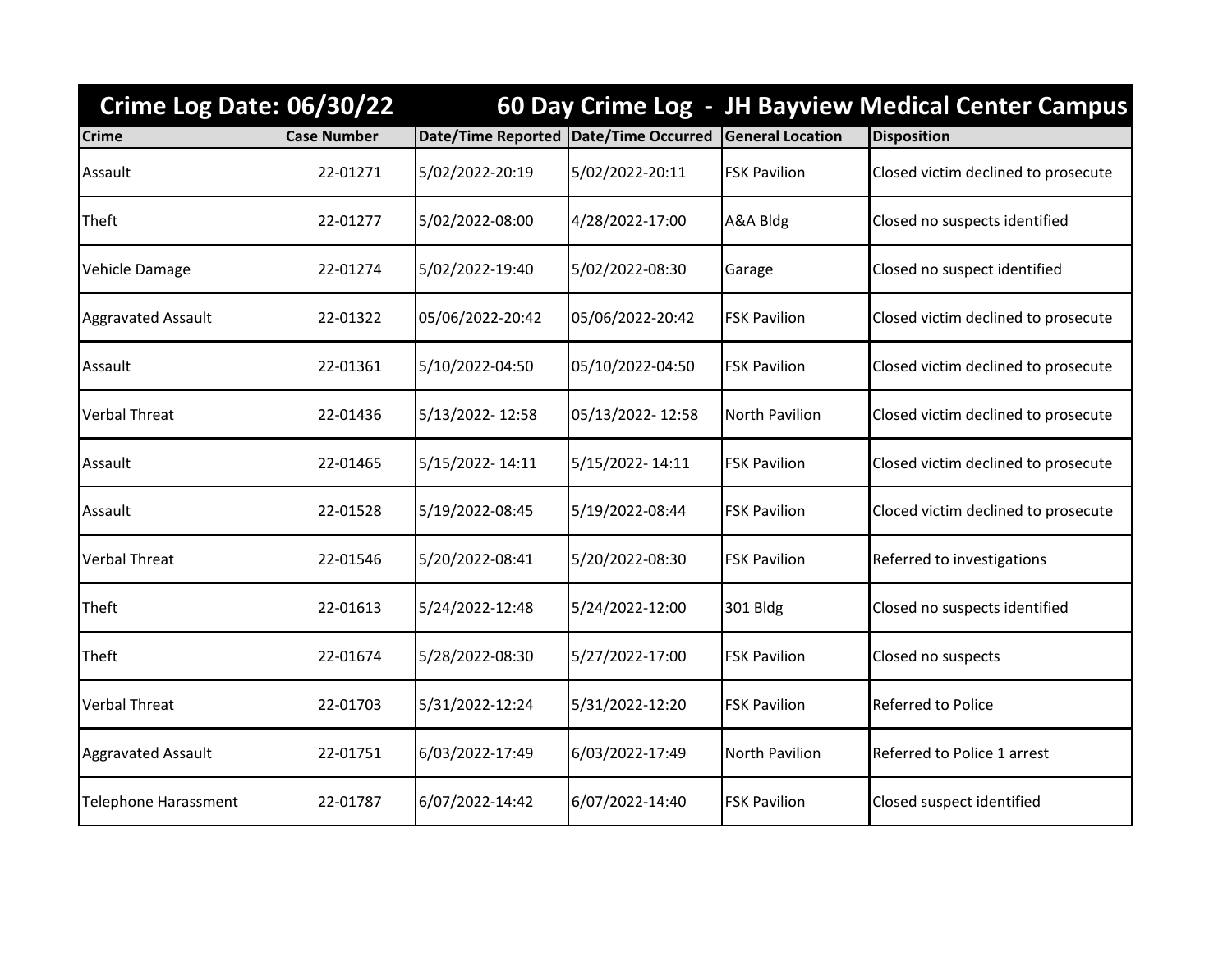| Crime Log Date: 06/30/22       |                    |                 |                                         |                                               | 60 Day Crime Log - JH Bayview Medical Center Campus             |
|--------------------------------|--------------------|-----------------|-----------------------------------------|-----------------------------------------------|-----------------------------------------------------------------|
| <b>Crime</b>                   | <b>Case Number</b> |                 | Date/Time Reported   Date/Time Occurred | <b>General Location</b>                       | <b>Disposition</b>                                              |
| Theft                          | 22-01800           | 6/08/2022-16:50 | 6/08/2022-16:00                         | <b>Burton Pavilion</b>                        | Closed no suspects                                              |
| <b>Verbal Threat</b>           | 22-01828           | 6/10/2022-14:38 | 6/10/22-14:38                           | A&A Bldg                                      | <b>Referred to BPD</b>                                          |
| <b>Destruction of Property</b> | 22-01886           | 6/14/2022-17:55 | 6/14/2022-17:50                         | <b>FSK Pavilion</b>                           | Victim declined to prosecute                                    |
| <b>Telephone Harassment</b>    | 22-01902           | 6/16/2022-09:21 | 6/16/2022-09:17                         | <b>HOPKINS HOME</b><br><b>HEALTH INCIDENT</b> | <b>NOT BAYVIEW INCIDENT HOPKINS</b><br>HOME HEALTH HOLABIRD AVE |
| <b>Disorderly Conduct</b>      | 22-01928           | 6/16/2022-16:15 | 6/16/2022-16:10                         | <b>North Pavilion</b>                         | Closed no further action required                               |
| Vandalism                      | 22-01937           | 6/14/2022-16:30 | 6/14/202206:15                          | Garage 3rd level                              | Closed no suspects                                              |
| Fondling                       | 22-01974           | 6/17/2022-22:50 | 6/17/2022-22:45                         | A Bldg                                        | Pending                                                         |
| <b>Domestic Dispute</b>        | 22-01988           | 6/20/2022-15:05 | 6/20/2022-15:00                         | <b>Mason Lord Drive</b>                       | Referred to police                                              |
| <b>Patient Elopement</b>       | 22-01998           | 6/21/2022-05:57 | 6/21/2022-01:00                         | <b>North Pavilion</b>                         | Patient located                                                 |
| Vehicle Accident               | 22-02017           | 6/22/2022-05:45 | 6/22/2022-05:44                         | East Lot                                      | <b>Referred to Police</b>                                       |
| Damaged Property               | 22-02024           | 6/22/2022-07:30 | 6/22/2022-07:00                         | Alpha commons Lot                             | No further action required                                      |
| Theft                          | 22-02040           | 6/23/2022-11:48 | 6/17/2022-17:00                         | Alpha Commons                                 | <b>Referred to Police</b>                                       |
| Damaged Property               | 22-02041           | 6/23/2022-08:30 | 6/22/2022-08:00                         | NorthEast Lot                                 | Closed no further information                                   |
| <b>Missing Property</b>        | 22-02048           | 6/22/2022-19:17 | 6/22/2022-19:10                         | <b>North Pavilion</b>                         | Closed no further information                                   |